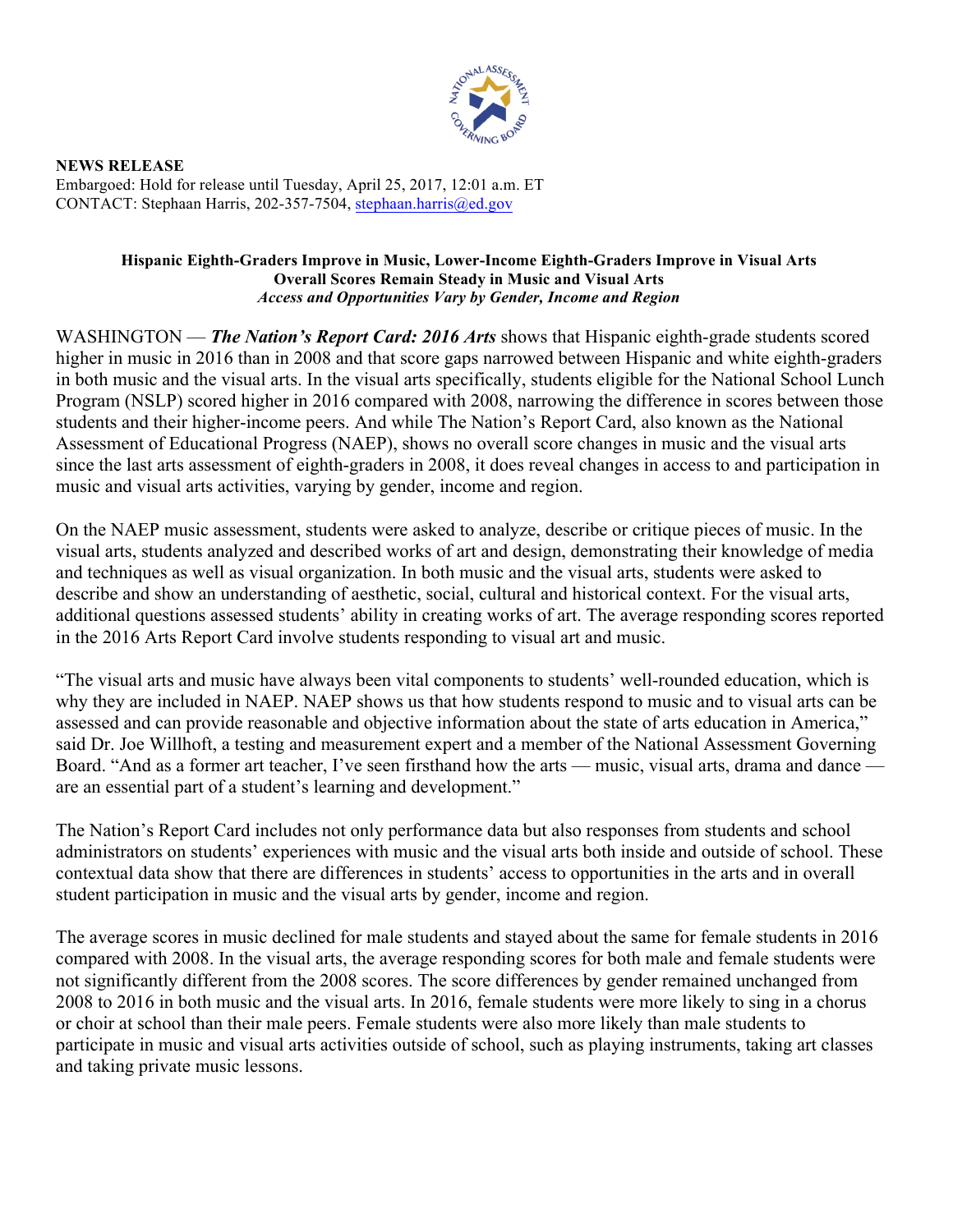In music, the difference in scores by eligibility for NSLP has remained unchanged since 2008, but in the visual difference significantly compared with 2008. The results also reveal that students eligible for NSLP were less likely than ineligible students to play a musical instrument or take music lessons outside of school, or to visit arts, NSLP-eligible students scored 5 points higher than their ineligible peers in 2016, narrowing the an art museum or exhibit on their own. However, they were more likely than their higher-income peers to keep a journal or sketchbook.

 visual arts in 2016 have not changed since 2008, access to the arts varies by the region of the country where students go to school. In the Northeast, 93 percent of students attend schools that have full-time music specialists on staff, compared with 74 percent of students in the West. Nearly 90 percent of students attend schools in the Northeast that have full-time visual arts specialists on staff, but two-thirds in the West and in the While the percentages of schools with full-time specialists and curriculum requirements for either music or the Midwest do.

"The arts have a significant impact on student academic progress," said Alberto Carvalho, a Governing Board member and the superintendent of Miami-Dade County Public Schools, the nation's fourth-largest school system. "Music and visual arts have a powerful influence, enriching students' lives and encouraging students who otherwise may be reluctant to participate fully in the school experience."

 The Nation's Report Card also illuminates the availability of arts-related resources in schools and how exposure to music and the visual arts at school correlates with test scores. The results indicate that 63 percent of students had enrolled in a music class in 2016 and that those who had taken a music class scored an average of 12 points higher on NAEP than students who had not taken music. Compared with 2008, a smaller percentage of students listened to musical performances at school in 2016. Students who heard a musical performance at school scored an average of 25 points higher on the music assessment than students who did not hear a performance.

 In 2016, 42 percent of students had taken a visual arts class — unchanged from 2008. But in art classes, students were less likely to be asked by their teachers to draw or paint every day in 2016 compared with 2008. Students who took an art course at school and students who painted or drew in class at least once a week scored an average of 10 points higher on visual arts questions than students who did not take an art course or draw as often.

 students playing a musical instrument on their own in 2016 than in 2008. Similarly, for visual arts, smaller percentages of students took arts classes outside of school or made their own artwork. In addition, there were fewer opportunities for arts exposure outside of school, with smaller percentages of

 "Every student should have access to arts education to develop the creativity and problem-solving skills that access, so we can know how best to assist our students." lead to higher success both in and out of school," said Ayanna Hudson, director of arts education at the National Endowment for the Arts. "Arts education can be especially valuable for our nation's underserved students, leading to better grades, higher graduation rates and increased college enrollment. That's why NAEP is an important tool, providing a national snapshot of student achievement in the arts, including serious gaps in

See the full arts report card here: https://nationsreportcard.gov/arts\_2016.